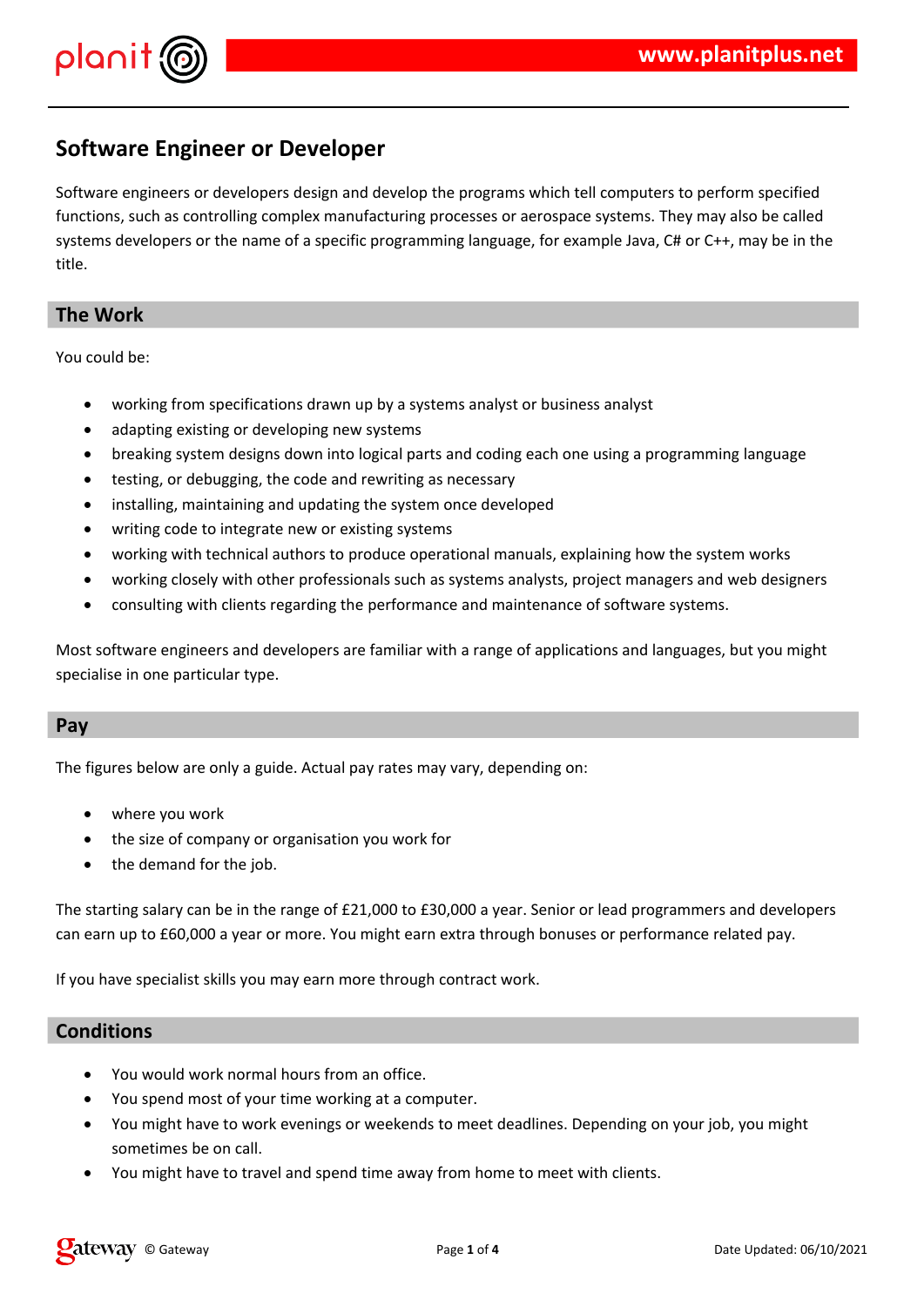

# **Getting In**

- Most entrants have a degree (SCQF Levels 9-11) in a subject such as computer science, computer and electronic systems or software engineering. For entry to degree course you need 4-5 Highers.
- Some entrants have a specialised postgraduate (SCQF Level 11) qualification in software engineering.
- Graduates in other subjects can enter by taking a postgraduate course in a computer programming subject.
- You may enter with a HND (SCQF Level 8) in Computing: Software Development.
- For entry to an HND course you normally need 1-2 Highers plus some subjects at National 5.
- Colleges and universities often prefer you to have Maths and a relevant subject such as Computing, Physics or a technological subject at Higher.
- You might get in through a Modern Apprenticeship in IT and Telecommunications or Digital Applications at SCQF Level 6, then work your way up with experience and further specialist training, or a Technical Apprenticeship at SCQF Level 8.
- Studying for a relevant Foundation Apprenticeship while in fifth and sixth year at school could count towards entry of a course. Entry requirements vary between colleges, but you usually require some subjects at National 5 including English and Maths.
- For some jobs you may be required to complete a technical or programming task as part of the recruitment process.

There are jobs with a wide range of organisations: software houses, IT consultants, the armed forces, central and local government, public utilities, the media, the aerospace, telecommunications, banking and electronics industries.

Opportunities are good. You will find jobs advertised on the internet.

# **What Does It Take**

You need to have:

- excellent IT and programming skills
- an analytical, logical and methodical approach
- excellent problem solving skills
- a high level of patience, perseverance and attention to detail
- good interpersonal and communication skills to work with colleagues and clients who may not have a technical background
- an ability to learn new skills and technology quickly.

You should be able to:

- prioritise workloads
- work accurately under pressure and meet deadlines
- work as part of a team as well as on your own
- understand the client's business needs and respect confidential information.

#### **Training**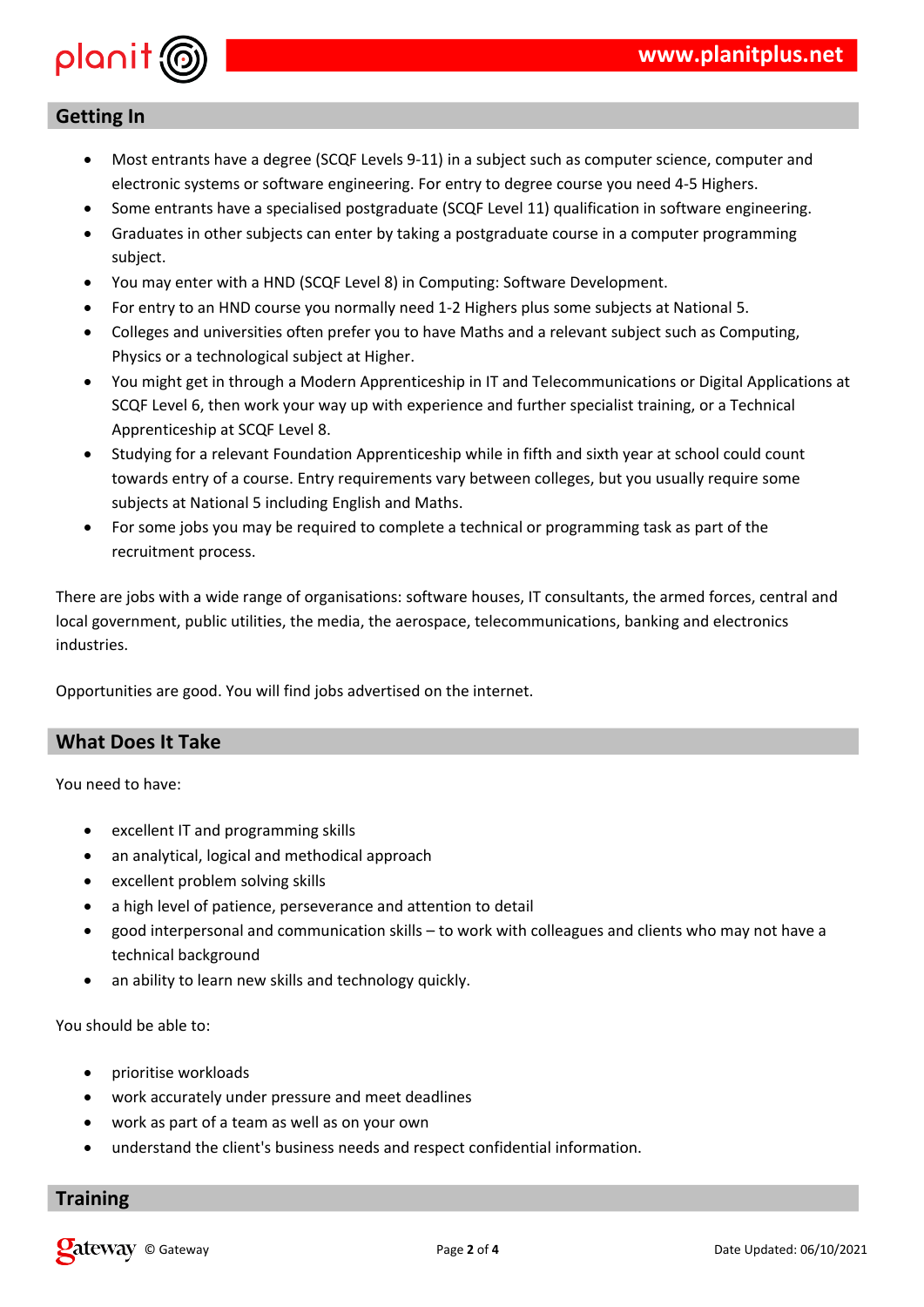